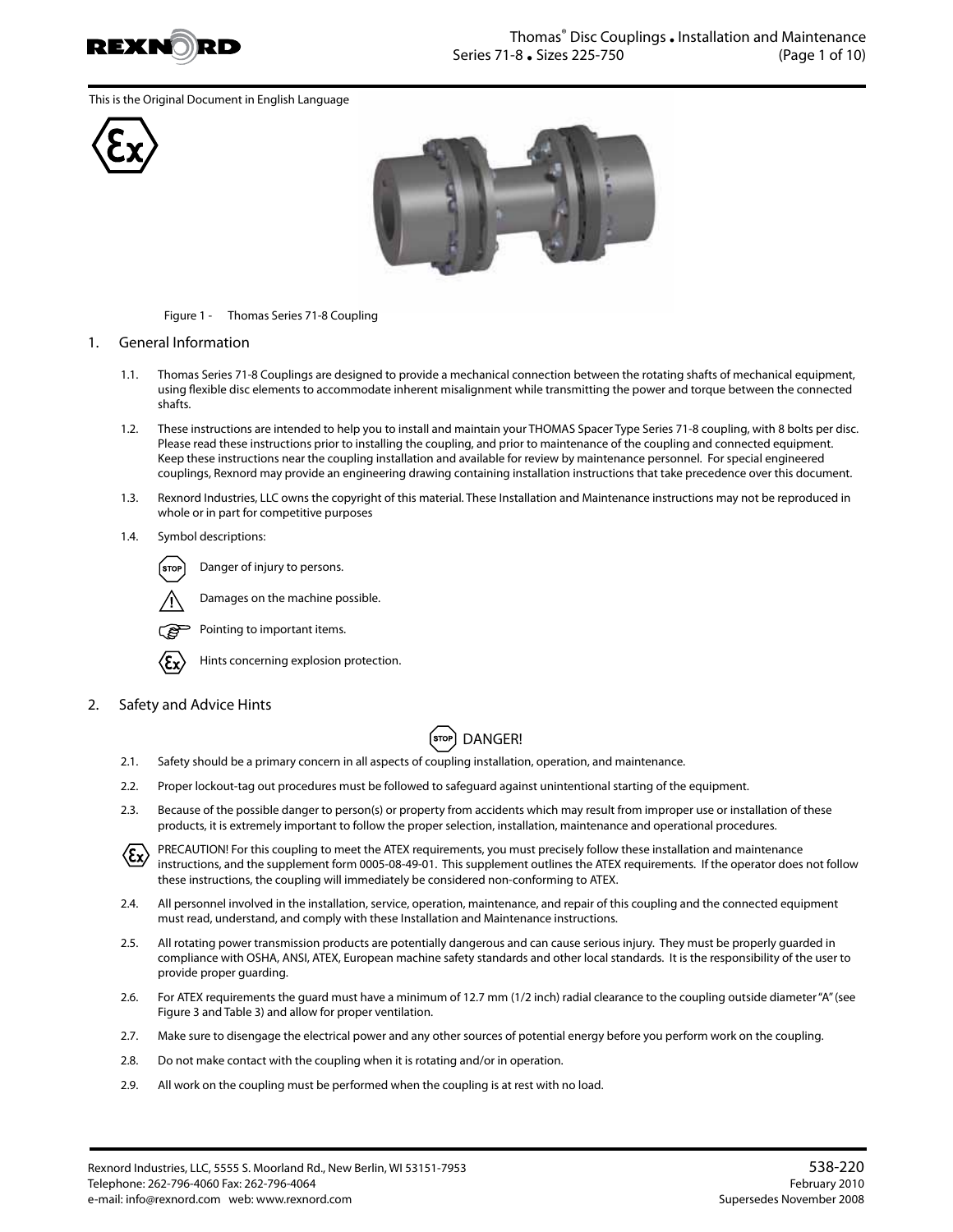

- 2.10. Do not start or jog the motor, engine, or drive system without securing the coupling components. If the equipment is started with only a hub attached, the hub must be properly mounted and ready for operation, with the key and set screw (if included) fastened. When the full coupling assembly is started, all fasteners and hardware must be completely and properly secured. Do not run the coupling with loose fasteners.
- 2.11. The coupling may only be used in accordance with the technical data provided in the Thomas catalog for the Series 71-8 coupling. Customer modifications and alterations to the coupling are not permissible.

 $\sqrt{!}$  CAUTION: Air driven wrenches for assembly are not permitted to avoid the potential of excessive speed and heat build up that may lead to thread damage during assembly.

2.12. All spare parts for service or replacement must originate from or be approved by Rexnord Industries, LLC.

## 3. Components and Part Numbers



Figure 2 - Thomas Series 71-8 Coupling Components

Thomas Series 71-8 couplings are delivered from the factory with a fully assembled center member consisting of a center spool, two adapters, disc packs, bolts, washers and locknuts that have already been tightened at the factory to the torque specified in Table 6. The center member assembly is ready for field installation and it is recommended that you do not disassemble it unless you are replacing the disc packs. Cap screws will need to be installed and tightened during installation



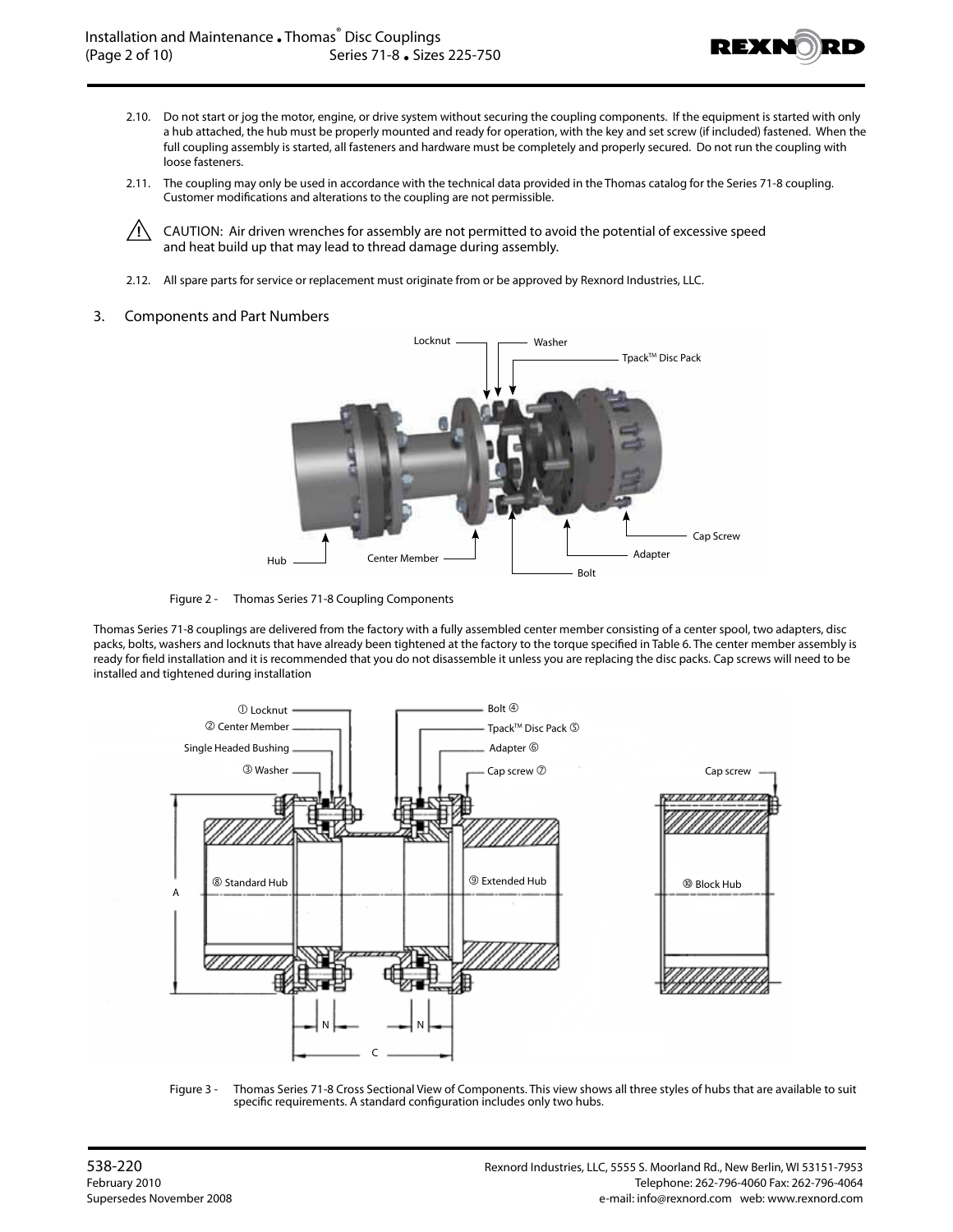

|                                                  |                                                           |          |               |                                      |                      |                            |                       | Table 1 - Part Numbers and Quantity Required |                                                                                                    |                 |                |                   |          |
|--------------------------------------------------|-----------------------------------------------------------|----------|---------------|--------------------------------------|----------------------|----------------------------|-----------------------|----------------------------------------------|----------------------------------------------------------------------------------------------------|-----------------|----------------|-------------------|----------|
| Size of<br><b>Series</b><br>$71 - 8$<br>Coupling | Hubs                                                      |          |               | Center Member $(2)$ (1 per Coupling) |                      |                            |                       | <b>Stainless Tpack</b><br>Disc Pack          | Parts Kit - Consists of Bolts, Locknuts, Washers,<br>Cap Screws, and Buffer Rings for One Coupling |                 |                |                   |          |
|                                                  | Standard   Extended<br>Block(10)<br>( 9 )<br>$^{\rm (8)}$ |          | "C" Dimension |                                      | "C" Dimension        |                            | (5)<br>2 per Coupling | Parts Kit                                    | <b>Bolts</b><br>(4)                                                                                | Locknuts<br>(1) | Washers<br>(3) | Cap<br>Screws $7$ |          |
|                                                  | Part No.                                                  | Part No. | Part No.      | Part No.                             | inch                 | Part No.                   | mm                    | Part No.                                     | Part No.                                                                                           | Quantity        | Quantity       | Quantity          | Quantity |
| 225                                              | 588294                                                    | 588308   | 588334        | 587580<br>587581<br>587583           | 5.00<br>5.50<br>7.00 | 605201<br>605202<br>605203 | 140<br>180<br>250     | 587228                                       | 587613                                                                                             | 16              | 16             | 16                | 32       |
| 262                                              | 588099                                                    | 588309   | 588335        | 587585<br>587587                     | 5.50<br>7.00         | 605206<br>605204<br>605205 | 140<br>180<br>250     | 587233                                       | 587614                                                                                             | 16              | 16             | 16                | 32       |
| 312                                              | 587754                                                    | 588310   | 588336        | 587589<br>587591                     | 7.00<br>7.50         | 605209<br>605208           | 180<br>250            | 586993                                       | 587615                                                                                             | 16              | 16             | 16                | 32       |
| 350                                              | 588209                                                    | 588311   | 588337        | 587593<br>587595<br>587597           | 7.00<br>7.50<br>8.00 | 605211<br>605212           | 180<br>250            | 587242                                       | 587619                                                                                             | 16              | 16             | 16                | 32       |
| 375                                              | 588296                                                    | 588326   | 588338        | 587599                               | 7.50                 | 605213                     | 250                   | 587247                                       | 587620                                                                                             | 16              | 16             | 16                | 32       |
| 425                                              | 588297                                                    | 588327   | 588339        | 587601<br>587604                     | 7.50<br>8.00         | 605214                     | 250                   | 587252                                       | 587621                                                                                             | 16              | 16             | 16                | 32       |
| 450                                              | 588298                                                    | 588328   | 588340        |                                      | ---                  | ---                        | ---                   | 587257                                       | 605216                                                                                             | 16              | $16*$          | 16                | 32       |
| 500                                              | 588300                                                    | 588329   | 588341        | ---                                  | ---                  | ---                        | $---$                 | 587262                                       | 588344                                                                                             | 16              | $16*$          | 16                | 32       |
| 550                                              | 588301                                                    | 588330   | n/a           | ---                                  | ---                  | ---                        | ---                   | 587268                                       | 588345                                                                                             | 16              | $16*$          | 16                | 32       |
| 600                                              | 588305                                                    | 588331   | n/a           | ---                                  | ---                  | ---                        | ---                   | 587274                                       | 588346                                                                                             | 16              | $16*$          | 16                | 32       |
| 700                                              | 588306                                                    | 588332   | n/a           | ---                                  | ---                  | ---                        | $---$                 | 586084                                       | 588347                                                                                             | 16              | $16*$          | 16                | 32       |
| 750                                              | 588307                                                    | 588333   | n/a           | ---                                  | ---                  | ---                        | ---                   | 586085                                       | 588348                                                                                             | 16              | $16*$          | 16                | 32       |

\* These locknuts are cadmium plated.

## 4. Hub Mounting



Be sure to disengage the electrical power and any other sources of potential energy before you perform work on the hub and coupling assembly.

- $/$  CAUTION: When disc type couplings are installed on "sleeve bearing" motor drives, some precautions are necessary. It is important that the coupling be installed as close to its free state (neutral) axial position as possible and that the motor shaft is on its "magnetic center" (normally defined by a scribed line on the shaft). Disc type couplings, with their flexing element(s) comprised of multiple laminated discs or sheets, will act as a spring in the axial direction (exhibiting non-linear restoring forces) and serve to hold the motor rotor on magnetic center during operation and away from the motor's internal thrust stops. The coupling span ordered for the equipment must consider the motor rotor as being positioned on its magnetic center.
- 4.1. Clean the hub bores and shafts using lint free cloth. Remove any nicks or burrs.
- 4.2. When assembled, the key(s) should have a close side-to-side fit in the keyway in both the hub and the shaft, with a slight clearance over the top of the key.
- 4.3. Remove the cap screws that attach the hubs to the adapters, and remove both hubs.
- $/$  CAUTION: When heating hubs is required, an oven is preferred and an open flame is not recommended. If flame heating is considered mandatory, it is important to provide uniform heating to avoid distortion and excessive temperature. A thermal stick applied to the hub surface will help determine the hub temperature.



Touching hot hubs causes burns. Wear safety gloves to avoid contact with hot surfaces.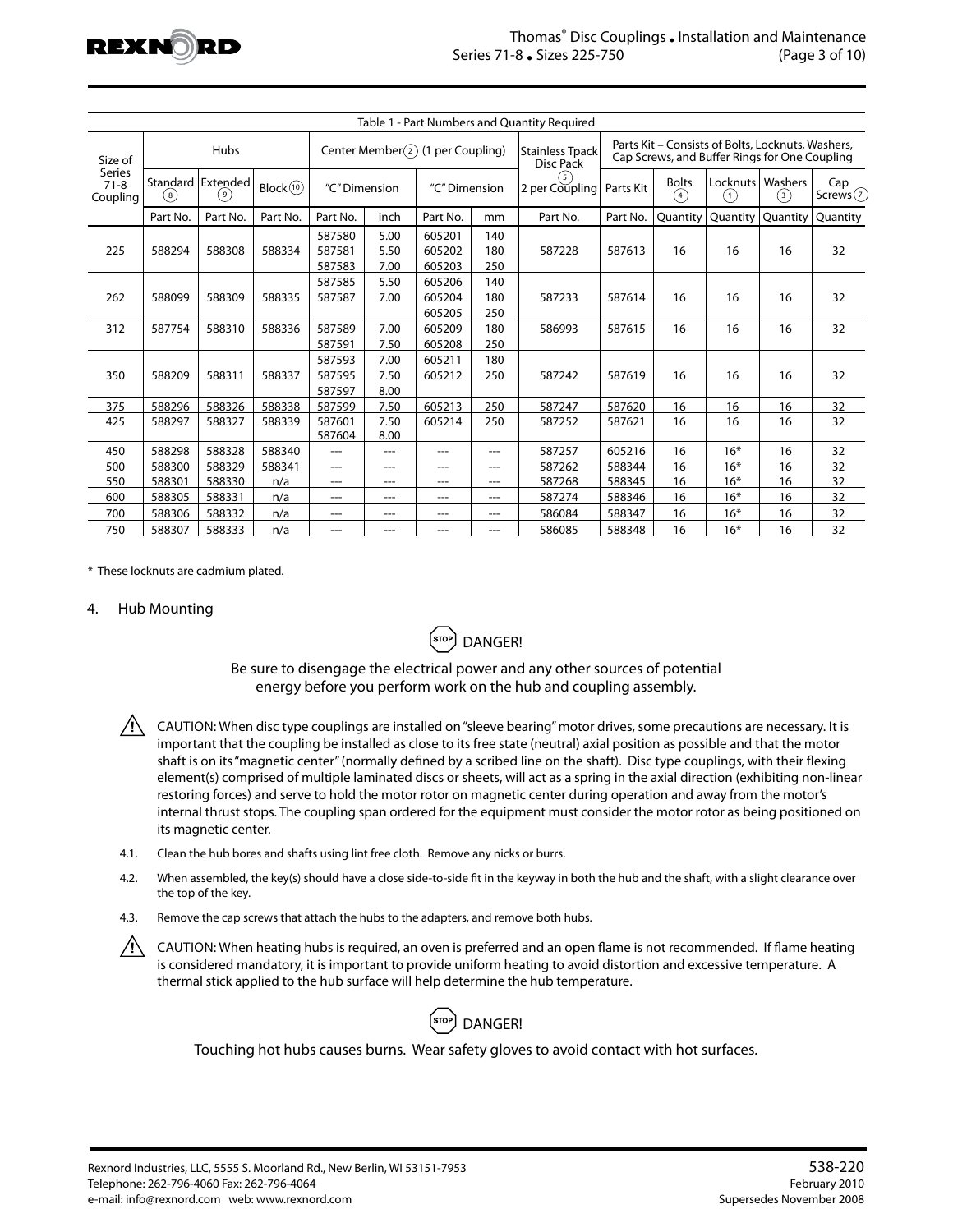

## 5. Straight Bore with Clearance/Slip Fit

- 5.1. Install the key(s) in the shaft.
- 5.2. Check to be sure that the set screw(s) in the hub does not protrude into the keyway or the bore. Remove or back out the set screw to provide clearance during assembly.
- 5.3. Slide the hub up the shaft to the desired axial position.
- 5.4. Assemble and tighten the set screw(s) using a calibrated torque wrench to the values shown in Table 2

| Table 2 - Set Screw Tightening Torque |         |       |    |             |  |                                 |         |       |    |             |  |
|---------------------------------------|---------|-------|----|-------------|--|---------------------------------|---------|-------|----|-------------|--|
| Set Screw Thread<br><b>Size</b>       |         |       |    | Wrench Size |  | Set Screw Thread<br><b>Size</b> |         |       |    | Wrench Size |  |
| Inch                                  | $In-lb$ | ft-Ib | Nm | inch        |  | Inch                            | $In-lb$ | ft-Ib | Nm | inch        |  |
| $1/4 - 20$                            | 66      | 6     |    | 1/8         |  | $3/8 - 16$                      | 240     | 20    | 27 | 3/16        |  |
| $1/4 - 28$                            | 76      | 6     | 9  | 1/8         |  | $3/8 - 24$                      | 276     | 23    | 31 | 3/16        |  |
| $5/16-18$                             | 132     | 11    | 15 | 5/32        |  | $1/2 - 13$                      | 600     | 50    | 68 | 1/4         |  |
| $5/16 - 24$                           | 144     | 12    | 16 | 5/32        |  | $1/2 - 20$                      | 660     | 55    | 75 | 1/4         |  |

ATTENTION! Never use two set screws with one on top of the other in the same tapped hole.

## 6. Straight Bore with Interference Fit

- 6.1. Accurately measure the bore and shaft diameters to assure proper fit.
- 6.2. Install the key(s) in the shaft.
- 6.3. Heat the hub in an oven until the bore is sufficiently larger than the shaft.
- 6.4. 350°F (177°C) is usually sufficient for carbon steel hubs. Do not exceed 500°F (260°C).
- 6.5. Higher temperatures may be required for higher interference fit levels where alloy steel hubs may be encountered. A general rule to consider is that for every 160°F increase in temperature, steel will expand 0.001 inch for every inch of shaft diameter (or .029 mm/100°C). When calculating temperatures, also consider additional expansion to provide clearance and allow for a loss of heat and subsequent shrinkage during the handling process.
- 6.6. With the hub expanded, install it quickly on the shaft to the desired axial position. A pre-set axial stop device can be helpful.

### 7. Taper Bore

- 7.1. Check for acceptable contact pattern between the hub and the shaft.
- 7.2. Put the hub on the shaft, keeping the keyways (if existing) aligned.
- 7.3. Lightly tap the face of the hub with a soft mallet. The resultant position will provide a starting point for the hub axial draw up.
- 7.4. Use a depth micrometer to measure the distance from the shaft end to the hub face, as shown in Figure 4. Record the dimension.



Figure 4 - Shaft end to hub face measurement example. Figure 5 - Dial indicator placement for axial draw measurement example.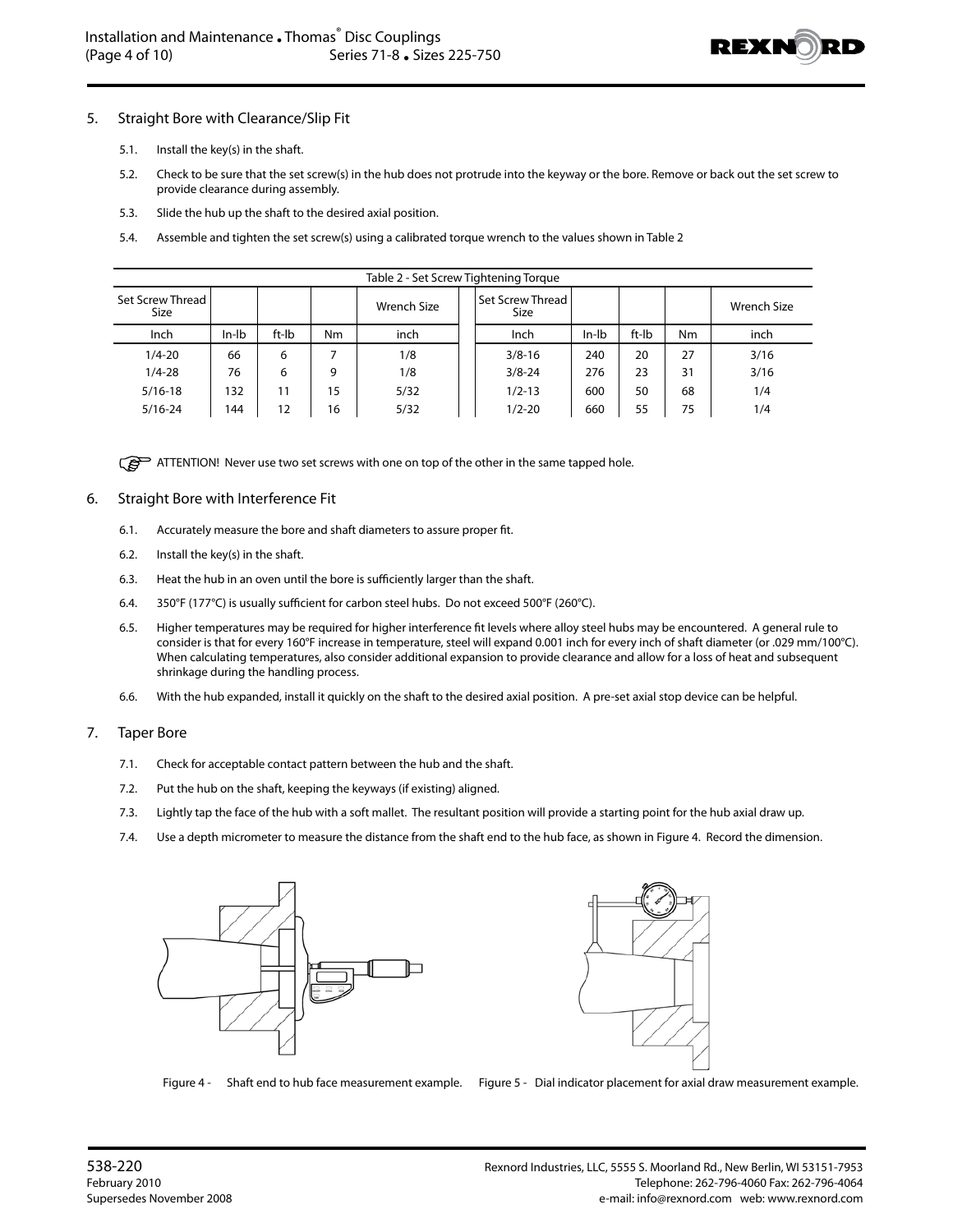

- 7.5. Mount a dial indicator to read axial hub advancement, as shown in Figure 5. Alternatively, the indicator can be positioned to contact the end of the hub. Set the indicator to "zero".
- 7.6. Remove the hub and install the key(s) in the shaft.
- 7.7. Heat the hub in an oven until the bore is sufficiently larger than the shaft.
- 7.8. 350°F (177°C) is usually sufficient for carbon steel hubs. Do not exceed 500°F (260°C).
- 7.9. Higher temperatures may be required for higher interference fit levels where alloy steel hubs may be encountered. A general rule to consider is that for every 160°F increase in temperature, steel will expand 0.001 inch for every inch of shaft diameter (or .029 mm/100°C). When calculating temperatures, also consider additional expansion to provide clearance and allow for a loss of heat and subsequent shrinkage during the handling process.
- 7.10. With the hub expanded, install it quickly on the shaft to the "zero" set point. Continue to advance the hub up the taper to the desired axial position, as defined by Rexnord's customer. Use the indicator as a guide only. A pre-set axial stop device can be helpful.
- 7.11. Inspect the assembly to verify that the hub is properly positioned. Consult Rexnord if necessary.
- 7.12. Install any hub axial retention device (if any) in accordance with the equipment manufacturer's specifications.

#### 8. Shaft Alignment

- 8.1. Move the equipment into place.
- ි ATTENTION! Soft Foot – The equipment must rest flat on its base. If one or more feet of the machine are shorter, longer, or angled in some way to prevent uniform contact (a condition commonly known as "soft foot") it must now be corrected.
- ATTENTION! To improve the life of the coupling, the shafts must be aligned to minimize deflection of the flexing elements. Shaft alignment is required in the axial, parallel, and angular directions, with each of these values not to exceed the recommended installation limits shown in Table 3. Shaft alignment can be measured using various established methods, including Laser Alignment, Reverse Dial Indicator, and Rim and Face. Refer to Rexnord bulletin 538-214 "Coupling Alignment Fundamentals" for instructions regarding shaft alignment.
- 8.2. Move the connected equipment to achieve acceptable alignment. When properly aligned, the disc packs will be centered and approximately parallel to their mating flange faces and the flexing elements will have little visible waviness when viewed from the side.
- 8.3. Table 3 shows recommended installation limits for Parallel, Angular, and Axial alignment.
- 8.4. The "Parallel Misalignment" value (P) is the offset between the centers of the hubs, as shown in Figure 6.
- 8.5. When Parallel Offset is measured by rotating the hubs in unison with dial indicators as shown in Figure 7, the total indicated reading (TIR) should be divided by (2) to calculate "P".
- 8.6. It should be noted that parallel offset measured on the hub surfaces includes misalignment of the equipment shafting plus any variation (TIR) in the hubs. This may be helpful to consider during problem solving for alignment difficulties.
- 8.7. The "Angular Misalignment" value is the maximum difference between the measurements X and Y taken at opposite ends of the hub flanges, as shown in Figure 8.
- 8.8. These dimensions are suggested for initial installation. Additional capacity is available to compensate for thermal and structural equipment movement.







(TIR) Measurement.

Figure 6 - Parallel Offset Misalignment. Figure 7 - Parallel Offset Figure 8 - Angular Misalignment.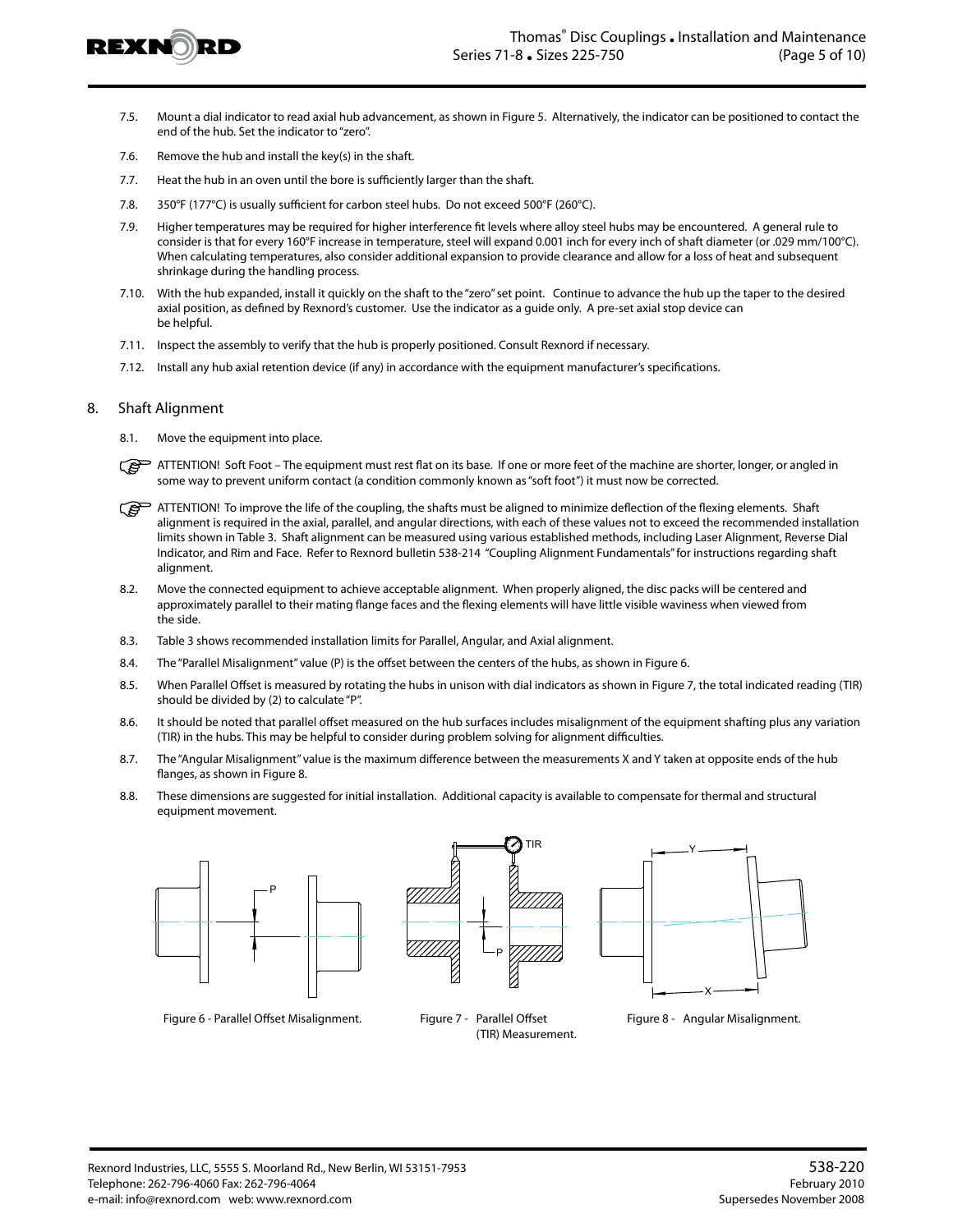

|                                      |                       |       |                  |        |        | Table 3 - Installation Alignment Values                        |                                 |                                     |                                                |      |                    |      |  |  |  |  |
|--------------------------------------|-----------------------|-------|------------------|--------|--------|----------------------------------------------------------------|---------------------------------|-------------------------------------|------------------------------------------------|------|--------------------|------|--|--|--|--|
| Recommended Installation Limits **** |                       |       |                  |        |        |                                                                |                                 |                                     |                                                |      |                    |      |  |  |  |  |
|                                      |                       |       |                  |        |        | Maximum Coupling Parallel Misalignment                         |                                 |                                     | Angular<br>Misalignment<br><b>Between Hubs</b> |      |                    |      |  |  |  |  |
| <b>Series</b><br>$71-8$<br>Coupling  | $H''$ A"<br>Dimension |       | "C"<br>Dimension |        |        | Maximum Measurement Between Hubs Defined<br>in one of two ways |                                 | Axial Hub Gap<br>Tolerance from "C" |                                                |      |                    |      |  |  |  |  |
|                                      |                       |       |                  |        |        | Parallel<br>Alignment Total Indictor<br>Reading (TIR)*         | Parallel<br>Offset<br>$''P''**$ |                                     | Maximum<br>$(X-Y)$ ***                         |      | Dimension<br>$+/-$ |      |  |  |  |  |
| Size                                 | inch                  | mm    | inch             | mm     | inch   | mm                                                             | inch                            | mm                                  | inch                                           | mm   | inch               | mm   |  |  |  |  |
|                                      |                       |       | 5.00             | 127.0  | 0.0018 | 0.04                                                           | 0.0009                          | 0.02                                |                                                | 0.15 | 0.018              | 0.46 |  |  |  |  |
|                                      |                       |       | 5.50             | 139.7  | 0.0019 | 0.05                                                           | 0.0010                          | 0.02                                |                                                |      |                    |      |  |  |  |  |
| 225                                  | 5.97                  | 151.6 | 5.51             | 140.0  | 0.0019 | 0.05                                                           | 0.0010                          | 0.02                                | 0.006                                          |      |                    |      |  |  |  |  |
|                                      |                       |       | 7.00             | 177.8  | 0.0025 | 0.06                                                           | 0.0012                          | 0.03                                |                                                |      |                    |      |  |  |  |  |
|                                      |                       |       | 7.09             | 180.0  | 0.0025 | 0.06                                                           | 0.0012                          | 0.03                                |                                                |      |                    |      |  |  |  |  |
|                                      |                       |       | 9.84             | 250.0  | 0.0034 | 0.09                                                           | 0.0017                          | 0.04                                |                                                |      |                    |      |  |  |  |  |
|                                      |                       | 174.8 | 5.50             | 139.7  | 0.0019 | 0.05                                                           | 0.0010                          | 0.02                                |                                                |      |                    |      |  |  |  |  |
| 262<br>6.88                          |                       |       | 5.51             | 140.0  | 0.0019 | 0.05                                                           | 0.0010                          | 0.02                                | 0.007                                          | 0.18 | 0.022              | 0.55 |  |  |  |  |
|                                      |                       |       | 7.00             | 177.8  | 0.0025 | 0.06                                                           | 0.0012                          | 0.03                                |                                                |      |                    |      |  |  |  |  |
|                                      |                       |       | 7.09             | 180.0  | 0.0025 | 0.06                                                           | 0.0012                          | 0.03                                |                                                |      |                    |      |  |  |  |  |
|                                      |                       | 9.84  | 250.0            | 0.0034 | 0.09   | 0.0017                                                         | 0.04                            |                                     |                                                |      |                    |      |  |  |  |  |
|                                      |                       | 7.00  | 177.8            | 0.0025 | 0.06   | 0.0012                                                         | 0.03                            |                                     |                                                |      |                    |      |  |  |  |  |
| 312                                  | 8.00                  | 203.2 | 7.09             | 180.0  | 0.0025 | 0.06                                                           | 0.0012                          | 0.03                                | 0.008                                          | 0.20 | 0.026              | 0.65 |  |  |  |  |
|                                      |                       |       | 7.50             | 190.5  | 0.0026 | 0.07                                                           | 0.0013                          | 0.03                                |                                                |      |                    |      |  |  |  |  |
|                                      |                       |       | 9.84             | 250.0  | 0.0034 | 0.09                                                           | 0.0017                          | 0.04                                |                                                |      |                    |      |  |  |  |  |
|                                      |                       |       | 7.00             | 177.8  | 0.0025 | 0.06                                                           | 0.0012                          | 0.03                                |                                                |      |                    |      |  |  |  |  |
| 350                                  | 8.94                  | 227.1 | 7.09             | 180.0  | 0.0025 | 0.06                                                           | 0.0012                          | 0.03                                | 0.009                                          | 0.23 | 0.028              | 0.71 |  |  |  |  |
|                                      |                       |       | 7.50             | 190.5  | 0.0026 | 0.07                                                           | 0.0013                          | 0.03                                |                                                |      |                    |      |  |  |  |  |
|                                      |                       |       |                  |        |        |                                                                | 8.00                            | 203.2                               | 0.0028                                         | 0.07 | 0.0014             | 0.04 |  |  |  |  |
|                                      |                       |       | 9.84             | 250.0  | 0.0034 | 0.09                                                           | 0.0017                          | 0.04                                |                                                |      |                    |      |  |  |  |  |
| 375                                  | 9.94                  | 252.5 | 7.50             | 190.5  | 0.0026 | 0.07                                                           | 0.0013                          | 0.03                                | 0.010                                          | 0.25 | 0.031              | 0.79 |  |  |  |  |
|                                      |                       |       | 9.84             | 250.0  | 0.0034 | 0.09                                                           | 0.0017                          | 0.04                                |                                                |      |                    |      |  |  |  |  |
|                                      |                       |       | 7.50             | 190.5  | 0.0026 | 0.07                                                           | 0.0013                          | 0.03                                |                                                |      |                    |      |  |  |  |  |
| 425                                  | 10.75                 | 273.1 | 8.00             | 203.2  | 0.0028 | 0.07                                                           | 0.0014                          | 0.04                                | 0.011                                          | 0.28 | 0.034              | 0.85 |  |  |  |  |
|                                      |                       |       | 9.84             | 250.0  | 0.0034 | 0.09                                                           | 0.0017                          | 0.04                                |                                                |      |                    |      |  |  |  |  |
| 450                                  | 11.56                 | 293.6 | 9.84             | 250.0  | 0.0034 | 0.09                                                           | 0.0017                          | 0.04                                | 0.012                                          | 0.30 | 0.036              | 0.91 |  |  |  |  |
| 500                                  | 13.12                 | 333.2 |                  |        |        |                                                                |                                 |                                     | 0.013                                          | 0.33 | 0.041              | 1.04 |  |  |  |  |
| 550                                  | 14.69                 | 373.1 |                  |        |        |                                                                |                                 |                                     | 0.015                                          | 0.38 | 0.046              | 1.17 |  |  |  |  |
| 600                                  | 16.38                 | 416.1 |                  |        |        |                                                                |                                 |                                     | 0.016                                          | 0.41 | 0.051              | 1.30 |  |  |  |  |
| 700                                  | 18.56                 | 471.4 |                  |        |        |                                                                |                                 |                                     | 0.019                                          | 0.48 | 0.057              | 1.45 |  |  |  |  |
| 750                                  | 20.12                 | 511.0 |                  |        |        |                                                                |                                 |                                     | 0.020                                          | 0.51 | 0.062              | 1.57 |  |  |  |  |

\* Parallel misalignment measured by rotating the hubs with a dial indicator on the outside hub diameter will result in a maximum Total-Indicated-Reading of 0.00035 inch per inch of "C" dimension (or 0.00035 mm per mm of "C" dimension). For non-standard "C" dimensions, multiply "C" x 0.00035 to calculate the TIR.

\*\* Parallel offest "P" is equivalent to one-half of the TIR measurement using dial indicators.

\*\*\* Subtract Measurement Y from Measurement X to obtain Angular Misalignment dimension.

\*\*\*\* During installation and/or operation, do not exceed the maximum misalignment capacity of 1/3°per disc pack.

Refer to Rexnord Bulletin 538-214 "Coupling Alignment Fundamentals" for more details regarding alignment methods and procedures.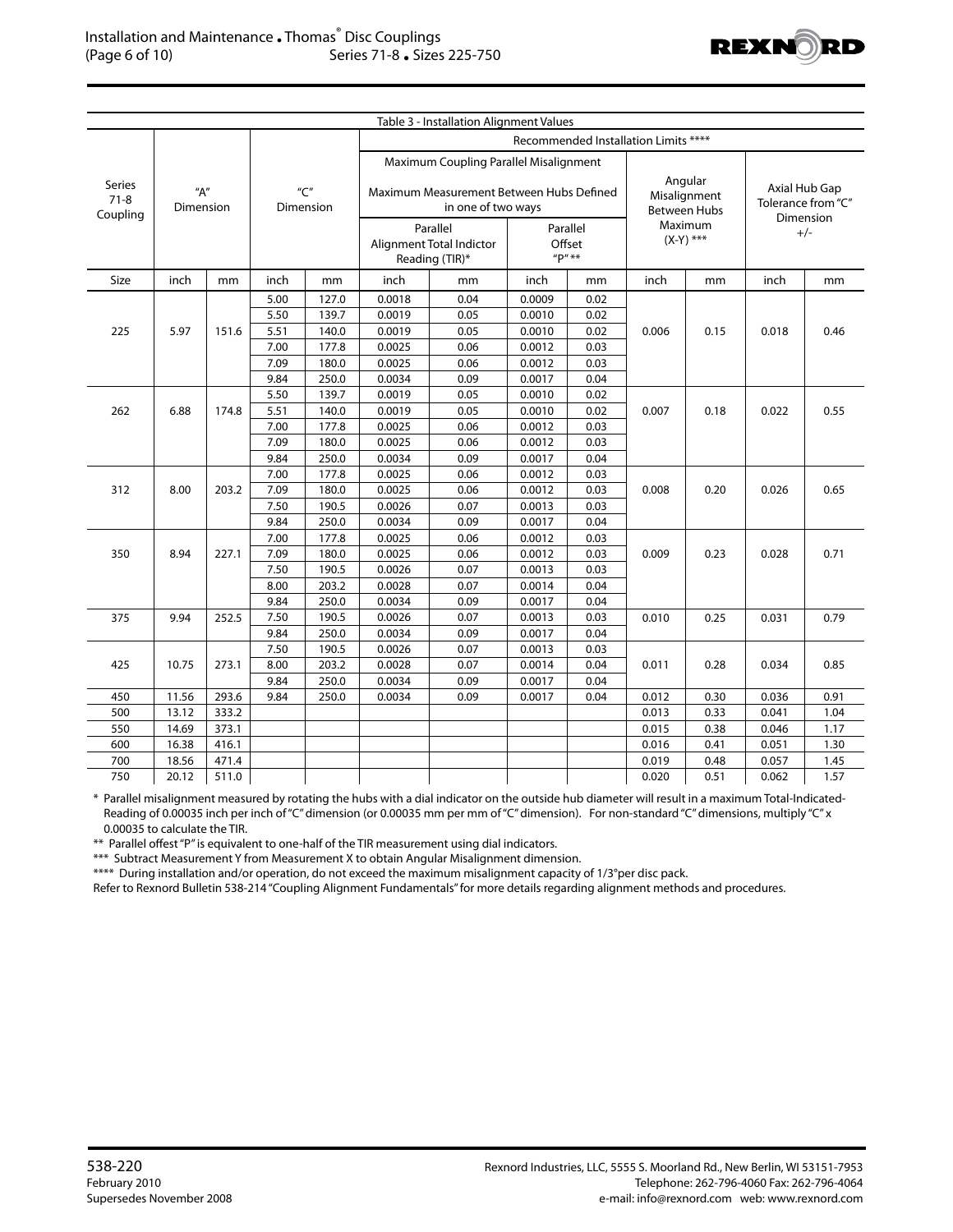

## 9. Final Assembly

- ATTENTION! Series 71-8 couplings are delivered from the factory with a fully assembled center member subassembly with locknuts tightened at the factory to the torque specified in Table 6. The center member subassembly is ready for field installation, and we recommend that you do not disassemble it (unless you are replacing the disc packs).
- 9.1. Verify that the hubs have been mounted to provide the correct "C" dimension shown in Figure 9 and defined in Table 1. The "C" dimension is the distance measured between the faces of the two hub flanges. Note that the "C" dimension does not include the narrow extended length of material that provides the pilot on the outside diameter of the hub.



Figure 9 - Mounting Hubs on Shafts

- 9.2. Due to the hub-to-adapter piloting feature, the center member subassembly must be compressed to allow it to be slipped between the two end hubs.
- 9.3. Use the compression cap screws (provided) as defined in Table 5 to compress the center member assembly by inserting them through the holes in the flanges of the center spool and threading them into the adapter tapped holes as shown in Figure 10.
- $/$ ! CAUTION! Tighten the cap screws equally to compress both ends only enough to allow the center member subassembly to fit between the hubs. (Do not tighten more than necessary to provide clearance for assembly.)



Figure 10 - Compression positioning.

- 9.4. Make sure that the adapter pilots and the hub flange faces are free from foreign material, nicks and burrs to allow for proper pilot seating.
- 9.5. Place the compressed center member between the coupling hubs, lining up the tapped holes in the adapter with the cap screw clearance holes in the hub. If the coupling was balanced, also align any match marks.
- 9.6. Remove the center member compression cap screws, allowing the adapter pilots to make contact with the outside diameter of the hub flange.
- ATTENTION! All bolts and cap screw threads must be lubricated prior to assembly. A clean motor oil is recommended. Do not use lubricants containing molybdenum disulfide or greases.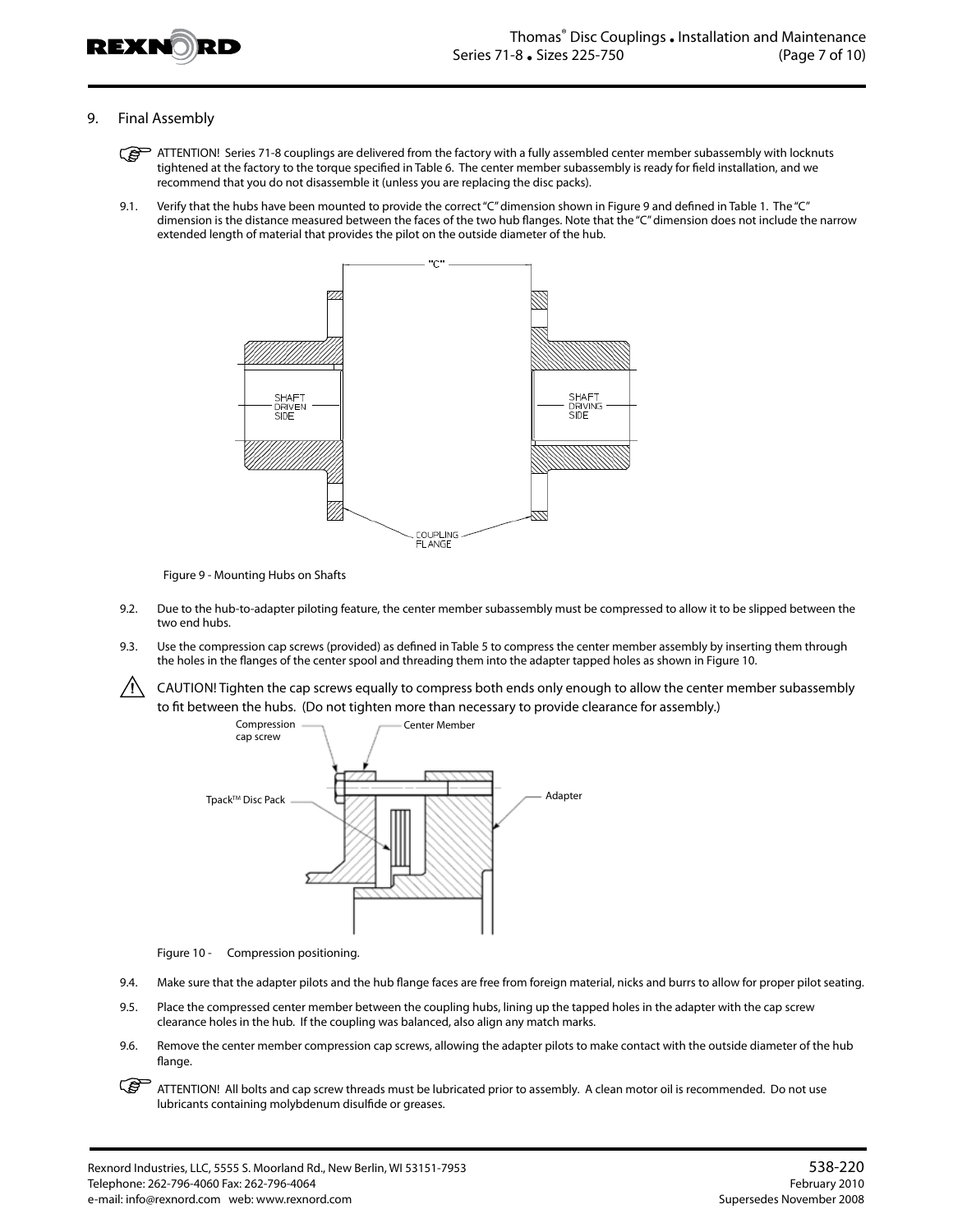

9.7. Lubricate the cap screw threads and insert the cap screws through the hub flange clearance holes and into the mating threaded holes in the adapter. Tighten each cap screw to the torque as listed in Table 6.



Figure 11 - Alignment confirmation values.

- 9.8. As an assembly and alignment check, measure the distance "N" between the flanges of the hub and the center spool at each end, as shown in Figure 9 and Figure 11. Dimension "N" should be measured at four (4) positions equally spaced around the circumference of the disc pack gap (at top, bottom, and side positions) at each end.
	- Calculate the "N<sub>average</sub>" value at each end by adding the measurements and dividing by 4.
	- $N_{average} = (N1 + N2 + N3 + N4)/4$
	- $\cdot$  N<sub>average</sub> should be between the minimum and maximum values shown in Table 4.
	- If the N<sub>average</sub> value is outside of these specifications, use a more precise measurement method to verify an acceptable gap, by first measuring the thickness of the disc pack "S" as shown in Figure 11. The discs should be tightly compressed during the measurement. Calculate "G" by subtracting "S" from  $N_{\text{average}}$ .
		- $G = N_{average} S$
		- G should be between the minimum and maximum values shown in Table 4 for allowable G values.
	- Calculate the Angular Misalignment at each end by subtracting the smallest (minimum) N value from the largest (maximum) N value. The Angular Misalignment should be less than the maximum value shown in Table 4.
		- Angular Misalignment =  $(N_{\text{maximum}} N_{\text{minimum}})$
- 9.9. If the "N average," and "G" values are outside of these specifications, or the angular misalignment exceeds the maximum capacity, it is suggested that the alignment is rechecked and improved. Dimensional measurements should also be made to verify the set up is accurate.

| Table 4 - Alignment Check Values |                       |       |       |                                   |       |       |                                                                    |                                                         |       |       |       |       |
|----------------------------------|-----------------------|-------|-------|-----------------------------------|-------|-------|--------------------------------------------------------------------|---------------------------------------------------------|-------|-------|-------|-------|
| Series 71-8<br>Coupling<br>Size  |                       |       |       | Dimension "N"                     |       |       | Maximum Allowable Coupling                                         | Precision Alignment Check                               |       |       |       |       |
|                                  | $H''$ A"<br>Dimension |       |       | Allowable Range for "N average" * |       |       | Angular Misalignment at Each End<br>(N maximum) - (N minimum) $**$ | Allowable Range for<br>$G = (N \text{ average}) - S***$ |       |       |       |       |
|                                  |                       |       | Min.  | Max.                              | Min.  | Max.  | <b>Maximum Capacity</b>                                            | Min.                                                    | Max   | Min.  | Max.  |       |
|                                  | inch                  | mm    | inch  | inch                              | mm    | mm    | inch                                                               | mm                                                      |       | inch  | mm    | mm    |
| 225                              | 5.97                  | 151.6 | 0.514 | 0.532                             | 13.06 | 13.51 | 0.035                                                              | 0.88                                                    | 0.335 | 0.353 | 8.51  | 8.97  |
| 262                              | 6.88                  | 174.8 | 0.589 | 0.610                             | 14.96 | 15.49 | 0.040                                                              | 1.02                                                    | 0.365 | 0.387 | 9.27  | 9.83  |
| 312                              | 8.00                  | 203.2 | 0.617 | 0.642                             | 15.67 | 16.31 | 0.047                                                              | 1.18                                                    | 0.363 | 0.389 | 9.22  | 9.88  |
| 350                              | 8.94                  | 227.1 | 0.710 | 0.738                             | 18.03 | 18.75 | 0.052                                                              | 1.32                                                    | 0.424 | 0.452 | 10.77 | 11.48 |
| 375                              | 9.94                  | 252.5 | 0.763 | 0.794                             | 19.38 | 20.17 | 0.058                                                              | 1.47                                                    | 0.423 | 0.454 | 10.74 | 11.53 |
| 425                              | 10.75                 | 273.1 | 0.794 | 0.827                             | 20.17 | 21.01 | 0.063                                                              | 1.59                                                    | 0.421 | 0.455 | 10.69 | 11.56 |
| 450                              | 11.56                 | 293.6 | 0.884 | 0.920                             | 22.45 | 23.37 | 0.067                                                              | 1.71                                                    | 0.482 | 0.518 | 12.24 | 13.16 |
| 500                              | 13.12                 | 333.2 | 0.945 | 0.986                             | 24.00 | 25.04 | 0.076                                                              | 1.94                                                    | 0.480 | 0.521 | 12.19 | 13.23 |
| 550                              | 14.69                 | 373.1 | 1.014 | 1.060                             | 25.76 | 26.92 | 0.085                                                              | 2.17                                                    | 0.477 | 0.523 | 12.12 | 13.28 |
| 600                              | 16.38                 | 416.1 | 1.065 | 1.116                             | 27.05 | 28.35 | 0.095                                                              | 2.42                                                    | 0.475 | 0.526 | 12.07 | 13.36 |
| 700                              | 18.56                 | 471.4 | 1.171 | 1.228                             | 29.74 | 31.19 | 0.108                                                              | 2.74                                                    | 0.471 | 0.529 | 11.96 | 13.44 |
| 750                              | 20.12                 | 511.0 | 1.222 | 1.284                             | 31.04 | 32.61 | 0.117                                                              | 2.97                                                    | 0.469 | 0.531 | 11.91 | 13.49 |

\* "N average" is the average of four dimensions measuring the gap at four positions equally spaced around the circumference of the disc pack (at top, bottom, and side positions, or otherwise stated as 0°, 90°, 180°, and 270°).

At each end, subtract the minimum N measurement from the maximum N measurement. The calculated value allows the maximum capaity of 1/3° angular misalignment at each end.

\*\*\* G = (N average) - S, where S = measured thickness of stack of disc pack laminates (when tightly compressed).

Refer to Rexnord Bulletin 538-214 "Coupling Alignment Fundamentals" for more details and procedures regarding alignment methods and procedures.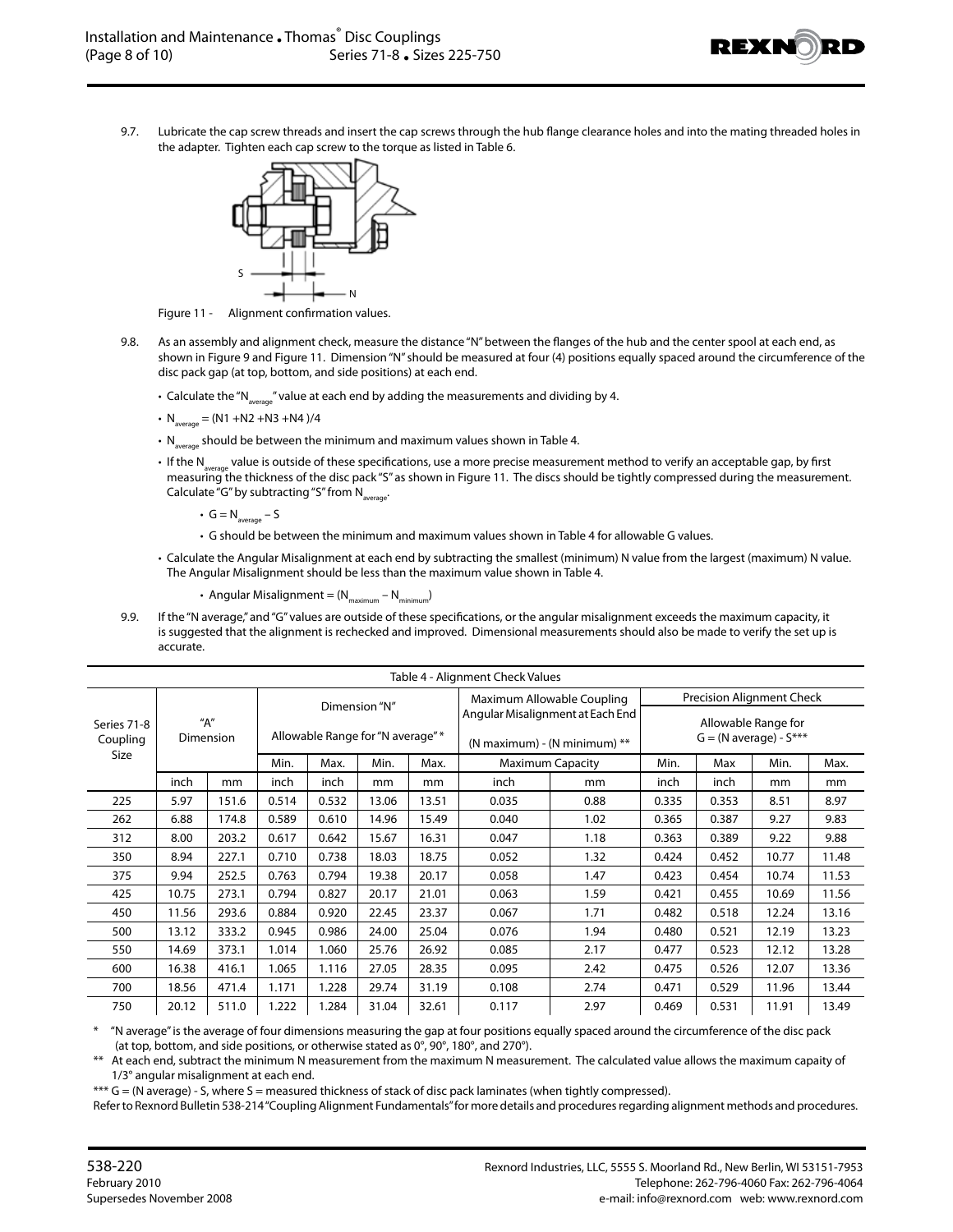

9.10. For further help with the installation or alignment consult Rexnord.

| Table 5 - Compression Cap Screws |                                                     |          |  |  |  |  |  |  |
|----------------------------------|-----------------------------------------------------|----------|--|--|--|--|--|--|
| SR71-8                           | "Compression Cap Screws<br>Socket Head or Hex Head" |          |  |  |  |  |  |  |
| Coupling<br>Size                 | Size                                                | Quantity |  |  |  |  |  |  |
|                                  | Inch                                                |          |  |  |  |  |  |  |
| 225                              | #10-24 x 1.25 Long                                  | 8        |  |  |  |  |  |  |
| 262                              | #10-24 x 1.25 Long                                  | 8        |  |  |  |  |  |  |
| 312                              | 1/4-20 x 1.50 Long                                  | 8        |  |  |  |  |  |  |
| 350                              | 1/4-20 x 1.50 Long                                  | 8        |  |  |  |  |  |  |
| 375                              | 5/16-18 x 2.00 Long                                 | 8        |  |  |  |  |  |  |
| 425                              | 5/16-18 x 2.00 Long                                 | 8        |  |  |  |  |  |  |
| 450                              | 5/16-18 x 2.00 Long                                 | 8        |  |  |  |  |  |  |
| 500                              | 3/8-16 x 2.50 Long                                  | 8        |  |  |  |  |  |  |
| 550                              | 3/8-16 x 2.50 Long                                  | 8        |  |  |  |  |  |  |
| 600                              | 7/16-14 x 2.75 Long                                 | 8        |  |  |  |  |  |  |
| 700                              | 1/2-13 x 3.25 Long                                  | 8        |  |  |  |  |  |  |
| 750                              | 1/2-13 x 3.25 Long                                  | 8        |  |  |  |  |  |  |

| Table 6 - Cap Screw Tightening Torque |               |       |             |        |     |                     |  |  |  |  |
|---------------------------------------|---------------|-------|-------------|--------|-----|---------------------|--|--|--|--|
| SR71-8                                | "A" Dimension |       | Cap Screw   |        |     |                     |  |  |  |  |
| Coupling                              |               |       | Thread Size | Torque |     | Wrench Size<br>Inch |  |  |  |  |
| Size                                  | Inch          | mm    | Inch        | Ft-Lb* | Nm  |                     |  |  |  |  |
| 225                                   | 5.97          | 151.6 | 1/4-28 UNF  | 10     | 14  | 3/8                 |  |  |  |  |
| 262                                   | 6.88          | 174.8 | 5/16-24 UNF | 20     | 27  | 1/2                 |  |  |  |  |
| 312                                   | 8.00          | 203.2 | 5/16-24 UNF | 20     | 27  | 1/2                 |  |  |  |  |
| 350                                   | 8.94          | 227.1 | 3/8-24 UNF  | 37     | 50  | 9/16                |  |  |  |  |
| 375                                   | 9.94          | 252.5 | 3/8-24 UNF  | 37     | 50  | 1/2                 |  |  |  |  |
| 425                                   | 10.75         | 273.1 | 7/16-20 UNF | 58     | 79  | 5/8                 |  |  |  |  |
| 450                                   | 11.56         | 293.6 | 7/16-20 UNF | 58     | 79  | 5/8                 |  |  |  |  |
| 500                                   | 13.12         | 333.2 | 1/2-20 UNF  | 90     | 122 | 3/4                 |  |  |  |  |
| 550                                   | 14.69         | 373.1 | 5/8-18 UNF  | 180    | 244 | 15/16               |  |  |  |  |
| 600                                   | 16.38         | 416.1 | 5/8-18 UNF  | 180    | 244 | 15/16               |  |  |  |  |
| 700                                   | 18.56         | 471.4 | 3/4-16 UNF  | 315    | 427 | $1 - 1/8$           |  |  |  |  |
| 750                                   | 20.12         | 511.0 | 3/4-16 UNF  | 315    | 427 | $1 - 1/8$           |  |  |  |  |

Note: 1. These torque values are for Cap screws with oil lubricated threads

## 10. Disc Pack Replacement

- 10.1. If it becomes necessary to replace the disc packs, it can be done as follows.
- ATTENTION! The Series 71-8 center member subassemblies have their locknuts factory tightened. On center member subassemblies where the spacer length is short and wrench access is limited, special wrenches are used to tighten the locknuts. Consult Rexnord for assistance in obtaining these special wrenches.
- 10.2. Remove the center member subassembly by removing all cap screws, compressing the center member subassembly (using the cap screws as defined in the final assembly procedure) and dropping it out from between the hubs. There are jacking screw tapped holes in each end hub to disengage the pilots between the hubs and adapters, using the compression cap screws (provided) as defined in Table 5.
- 10.3. Remove all locknuts, bolts, washers, and disc packs. Special wrenches may be required. Clean the two adapters and the center member, removing any nicks and burrs. See Figure 12. Replace the buffer ring as required. Install the new disc packs to the adapters first.
- $\widehat{A}$  ATTENTION! Match marks (if applied at balance) must be in-line to maintain balance integrity.

# <sup>(stop</sup>) DANGER!

# When handling the coupling, components may sometimes slip and fall, to prevent loss of fingers or injury do not insert fingers into any fastener holes.

10.4. Install the disc packs to the adapter first so that the bushing heads in the disc pack line up with the bolt holes in the adapter flanges as shown in Figure 12A. Insert the bolts through the adapter bolt holes and disc pack bushings.



Figure 12 - Tpack disc pack assembled to adapter

- 10.5. The last bolt may be tight and require light tapping, with a small mallet, on the head of the bolt to work it through the disc pack bushing.
- 10.6. Install a washer onto each bolt. The radius of the washer must always be against the disc pack (note: some models have washers that have a radius on both sides).
- 10.7. Make sure all of the parts pilot on the body ground area on the bolt.